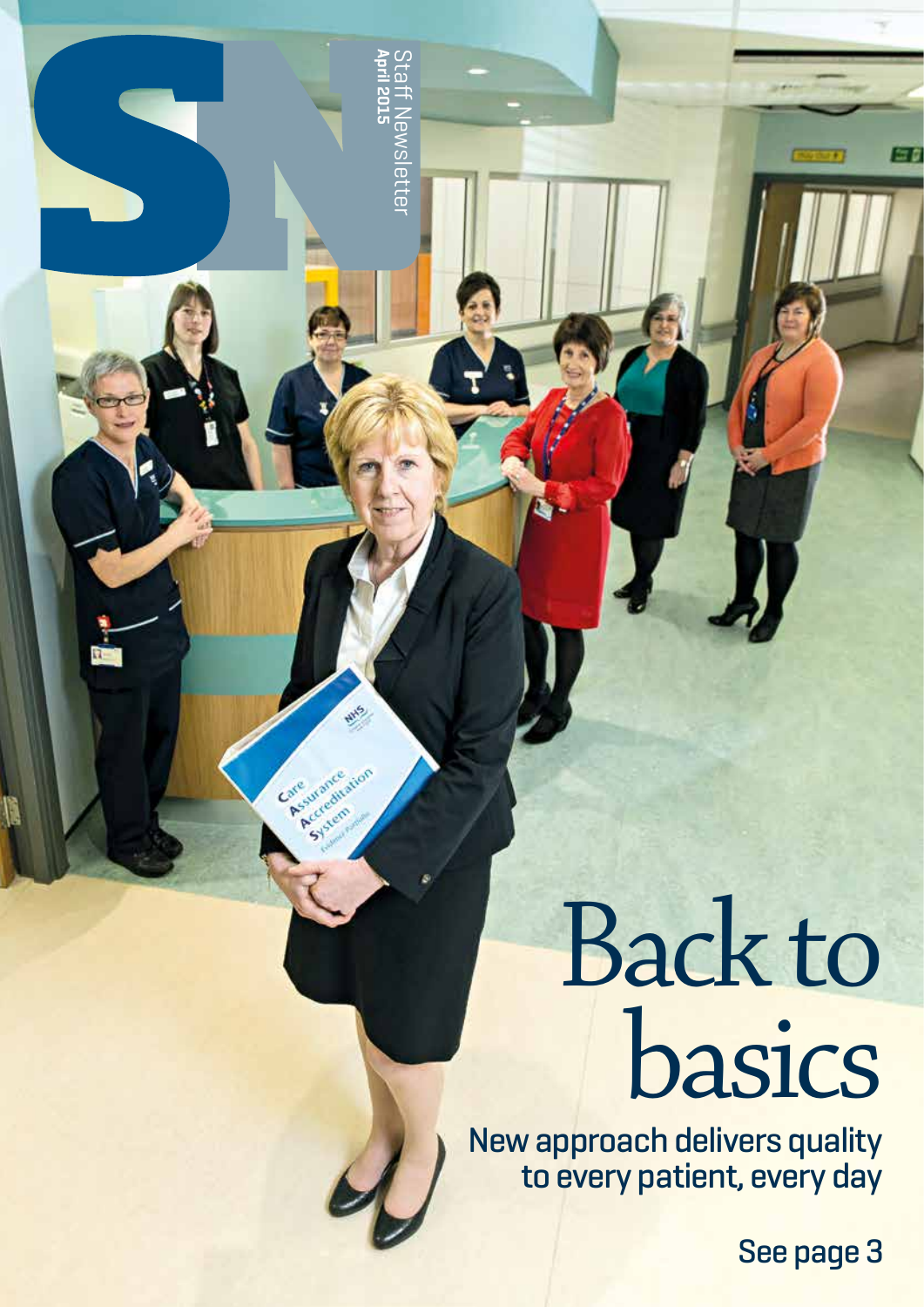# Clyde area emergency eye care is changing

A NEW short-notice appointment system is being introduced across the Clyde area which will offer major improvements to patients requiring emergency eye care.

The new Clyde Ophthalmology Acute Referral Centre (Clyde ARC) will see patients being referred via their optometrist or GP for emergency eye care to either the Royal Alexandra Hospital (RAH) or Inverclyde Royal Hospital (IRH).

This system is already successfully in place across Greater Glasgow and has seen a major reduction in casualty waiting times and quicker access to treatment.

The new service will be rolled out across Clyde at the beginning of April and patients who are experiencing problems including itchy eyes, watery eyes, sore eyes or red eyes can now approach their local optometrist, who will either treat the condition or organise an appropriate appointment at either the RAH or IRH.

Of course, any patient with an eye injury that requires immediate attention should attend the nearest accident and emergency department and all children under one should attend the Royal Hospital for Sick Children.

Dr Ehab Abdelkader, consultant ophthalmologist, Royal Alexandra Hospital, said: "Optometrists in Scotland are highly trained to



diagnose a vast number of eye problems and many are now able to prescribe treatments for common eye conditions.

"Joined up working between community optometry and the hospital eye services is bound to deliver a much better service for all patients.

"This will allow providing treatments in the community to many cases, avoiding the need to travel to a hospital which can often be a prolonged process for patients not living near one.

"In addition, this enables the hospital eye services to provide specialist care in a timely and a much more efficient manner."

Speaking about the changes, William Wilkie, chair of the Lead Optometry Group, added:

"Community optometry is ideally placed to deliver prompt, effective solutions for most eye problems.

"It has been shown that less than one in five eye problems require referral to the Hospital Eye Service.

"Thus, having patients assessed at their local optometrist will ensure that the truly serious emergencies will receive immediate treatment."



#### Chairman's Awards recognise your hard work and initiative

OUR Chairman's Awards have a category to suit every member of staff. Perhaps you've implemented an initiative to improve the health of staff or patients or maybe you work with a deserving nurse or volunteer who goes above and beyond?

This year, we have also introduced an International Service Award, which will commend a member of staff for the hard work they have undertaken overseas.

Additionally, don't forget to submit your entry to your local Facing The Future Together awards. We need you to tell us your stories.

 It couldn't be simpler – simply click on the big blue Chairman's Awards button on the front page of StaffNet, where you will be directed through to an online entry form.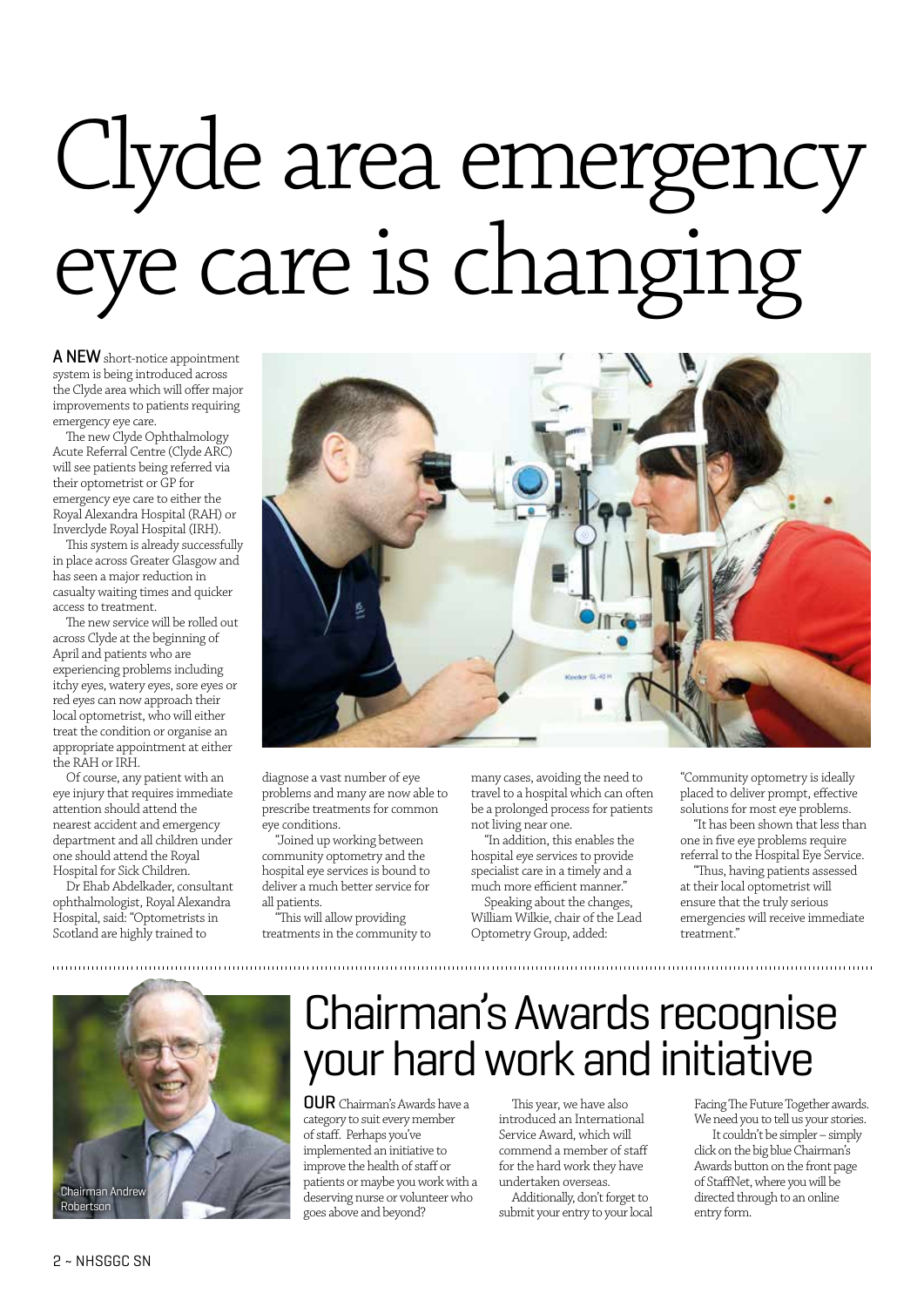# Back to basics?

New approach will deliver the highest levels of care to every patient, every day

**THE** nurse directors of NHS Greater Glasgow and Clyde, Lanarkshire and Ayrshire and Arran are leading a bold new initiative that will delegate more responsibility and control to most senior nurses and midwives on the wards of their hospitals and community areas.

This will see senior charge nurses (SCNs), midwives and team leaders empowered to lead their teams to deliver 13 professional standards of care consistently across all areas of NHS service delivery.

The standards will replace all the other initiatives that come and go and create layer upon layer of "priority" actions for senior nurses and midwives running the wards in our hospitals.

The approach will deliver consistency and clarity to our nursing workforce and delegate the power and responsibility to deliver all of them, every time to every patient, to our front-line nursing leads – the SCNs. It has been received with great enthusiasm by senior ward nurses and their teams.

The "back-to-basics" approach of delegating responsibility to ward level is officially known as CAAS – Care Assurance and Accreditation System.

The approach will be trialled by the three boards of Greater Glasgow and Clyde, Lanarkshire, and Ayrshire and Arran in adult acute, inpatient mental health, maternity and paediatrics hospitals. It will also cover



community midwifery, paediatrics, and adult nursing and health visitors.

NHS Greater Glasgow and Clyde nurse director Rosslyn Crocket said: "We hear from front-line staff all too often that there are so many competing initiatives passed down to them – all with a high priority tag on them – that it is often too easy to concentrate on the latest priority at the expense of other priorities or key requirements to patient-centred care.

"Nursing and healthcare professionals in general want nothing more than to deliver the very best care to all their patients and sometimes, systems and edicts can simply get in the way of this goal.

"I and my counterparts in Lanarkshire and Ayrshire and Arran examined a different approach that was developed and is now implemented in Salford in England. We were mightily impressed by its results, the way the staff were empowered and enthused by it

and by the results that came back from patients and relatives.

Care urance Asuranceation System

"We took what they had, developed it and adapted it to our particular needs in Scotland and when we shared the idea and new approach with our senior nurses, they gave us a huge thumbs up.

"This is something I believe will help put good, old-fashioned nursing quality and a consistent practice model back into NHSScotland. It is care that will deliver for every patient and be recognised by relatives as a welcome return to consistent quality care, in some of the best and most modern hospital settings."

Another key aspect of the newly developed model for Scotland is to release the senior manager levels of nurses, the lead nurses and midwives, for two days a week from their office-based functions – where they control nursing and midwifery staffing budget issues and monitor patient flows – to work directly with the nursing teams.

This will ensure effective close team working and linkages to the core values of nursing and patient care run through the NHS at every level.

The lead nurses and midwives will spend those two days dedicated to quality care and spending time with patients and families, enhancing the ward level care delivery and ensuring full 360˚ understanding of both management and ward-level patient care issues.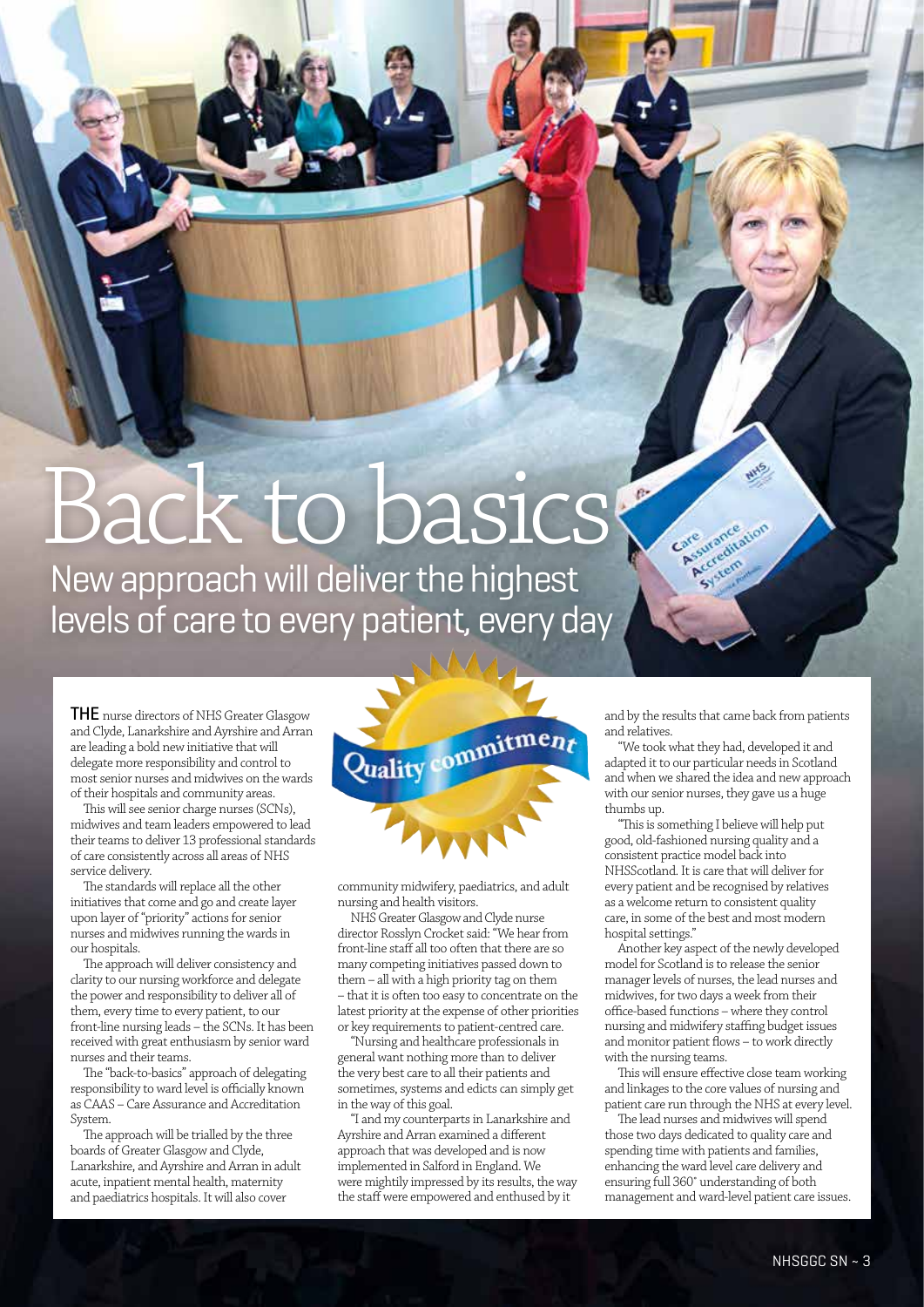#### $\frac{13}{12}$  THE LATEST ON OUR NEW SOUTH GLASGOW HOSPITALS



# A helping hand

#### Vital role for volunteers in new South Glasgow hospitals



**Saturday 2 May 2015 Thistle Hotel Glasgow, 7pm till 1am • £50**

For information and tickets, email: michael.mcgurk@ggc.scot.nhs.uk WE are calling on volunteers to build on the legacy of the internationally famous "Clydesiders" from last year's Commonwealth Games to sign up for the new South Glasgow hospitals.

About 200 volunteers are being asked to register for the new acute adult and children's hospitals.

Volunteers will be easily recognised by their distinctive red polo shirts, which display the NHSGGC logo, and are clearly marked "Volunteer". They will wear NHS ID badges and undertake duties to welcome and guide patients and visitors, including providing guidance on the use of self-service check-in kiosks. They will also support patients in ward activities such as befriending.

The volunteers will signpost patients to waiting areas and to "calling screens" that will be located there and in cafés. The screens are used to call patients to their appointments and volunteers, on request, will guide patients who have been called to their destination.

This will complement the services provided by our paid employees.

Margaret Young, corporate lead for volunteering, emphasised: "Our volunteers are not substitutes for our professional, paid colleagues and

we are very proud of the role they play. They are complementing the professional care patients receive. Many are service users themselves and have often said that volunteering can aid their own recovery."

Claire Ferrier, senior charge nurse, cardiology, Inverclyde Royal Hospital, welcomes the presence of volunteers on her ward.

She said: "It's been very beneficial to have volunteers coming into the ward and chatting to patients. It has a calming effect, which has made a huge difference and is a real benefit to both staff and patients. In fact, I am hoping to have volunteers on the ward five days a week – at the moment, they are here on Tuesdays and Thursdays.

"We would choose to have them in between 11am and 2pm when they can not only sit and chat to patients, but also encourage them to eat and drink, which helps patients' emotional wellbeing. I have recommended to fellow senior charge nurses that they set up volunteer services because I am convinced this would be a positive move in the ward and staff area."

**>>** For more information: email: voluntary.services@ggc.scot.nhs.uk or visit: www.nhsggc.org.uk/volunteering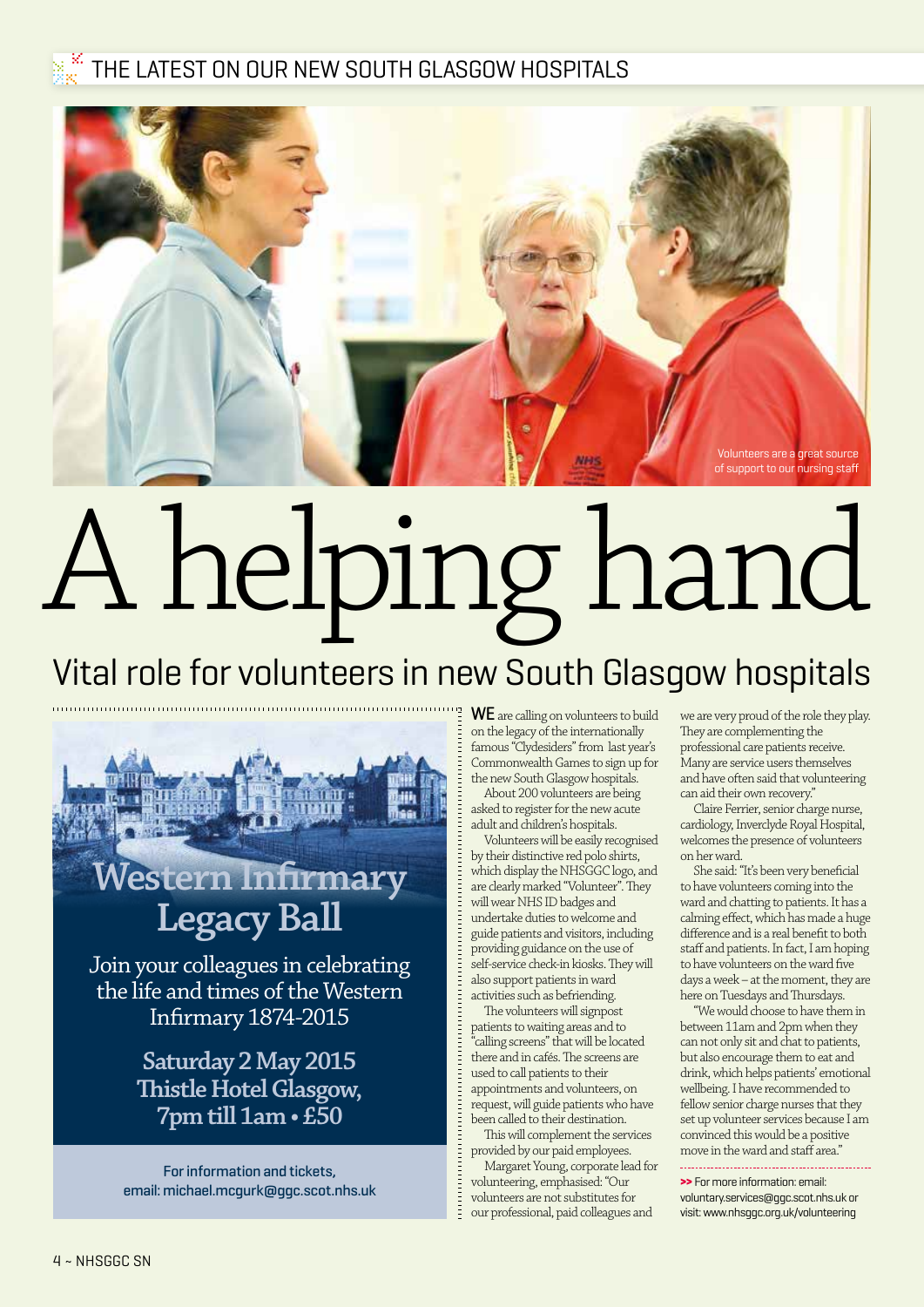### Facts about the new rooftop helipad

THE helipad on the roof of the South Glasgow University Hospital is the only elevated helipad in Scotland. At 64.07 metres above ground level, it is one of the highest in the UK.

It is anticipated that there will be about 400 flights per year, with 62 of these being patients for the children's hospital. The flights will include Scottish Ambulance Service and military helicopters. The helipad will be operational 24/7.

The first test flights took place last month. Emergency medicine consultant Dr Phil Munro said: "We are delighted the first landing has taken place and it went perfectly.

"The design of the helipad was agreed at the outset of the build after emergency doctors and planning colleagues looked at the best hospital helipad designs nationally and internationally.

"We believe this design offers the best possible helicopter to Emergency Department transfer time for adult and paediatric



patients. The new south Glasgow helipad is similar in design and height to the Royal London Hospital, which is the busiest trauma unit in the UK."

Twenty-four members of staff have been trained to support the transfer of patients from helicopters into the hospital.

In the event of severe weather such as high winds, helicopters will divert to the nearby Bond Aviation site on Govan Road.

The helipad is one of the most talked-about things on the new hospitals campus. It has generated urban myths and led to inquiries from journalists convinced they have uncovered an exclusive.

In the past few months our press office has been asked: "Is it true that the helicopter landing platform sinks down into the hospital, enabling a patient to be unloaded directly into the emergency department?"

We have also been asked if it is true that the helicopters will be unable to land on the helipad because the route clashes with aircraft routes to nearby Glasgow Airport. And we have even been asked if the helicopters will be too heavy to land on the helipad!

Staff can be assured that the helipad was built to take the weight of a helicopter; that the helipad is not capable of Thunderbirds-style technology to sink into the central core of the hospital; and that helicopters won't be held up from emergency landings because of holiday jets…

## Communicating the migration

A SIGNIFICANT communications programme launches this month around the phased migration of services from existing Glasgow hospitals. This high-profile public information campaign supplements the staff communications that have been ongoing for many months, but are being significantly ramped up as we approach the move.

Radio Clyde 1 and Clyde 2 advertising, featuring a number of tailored public information messages, began on 30 March and will run through till mid-June. These ads will give clear site-specific information and direct listeners to a web resource where more detailed information can be accessed.

*Health News* is being revamped from a 12-page tabloid newspaper into a 16-page magazine format. The first issue of this new-style magazine will be printed on 15 April and will be dedicated to acute hospital changes.

It will promote the wonderful new hospitals and detail how patients should access NHS services following the closure of old sites and the opening of the new ones.

This magazine will be inserted inside every issue of *The Herald* and the *Evening Times*, but will also be made available in every pharmacy in Greater Glasgow and throughout all Greater Glasgow and Clyde hospitals for staff and the public.

A special eight-page Public Information booklet detailing changes to acute hospital





provision is being sent to every household in our health board area (that's 561,000 homes). Royal Mail will deliver them in the week beginning 11 May.

Key to all our messaging is signposting people to a newly developed web portal that will sit on our website www.nhsggc.org.uk featuring detailed information and links to travel details; a campus guide, including parking and drop-off points, and, importantly, an interactive digital feature enabling users to key in a postcode and be told what A&E or Minor Injury Unit they should use.

This web portal became functional on 1 April

and will continue to be updated and developed throughout the migration period.

Four specially developed short films have been created using a blend of animation and photography. One concentrates on transport and accessing the new hospitals; another is about arriving at the children's hospital and how to find your way about; the third focuses on arriving at the adult hospital, finding your way about and its facilities; and the fourth is about how to access the appropriate A&Es and Minor Injury Units during and after the migration period.

Posters in existing hospitals, along with large vinyl display signs, will support the communications strategy together with newspaper adverts. GP briefings and posters in community settings are also part of the campaign, as are the ongoing staff roadshows and regular *SN* staff briefings.

Four 24-page archive magazines telling the wonderful social history of each of the hospitals due to close during this period are now being printed and will be made available to staff and local communities.

These very desirable archive magazines feature sepia-toned historic photography running through to black-and-white photography and into colour photography to tell the story of more recent history.

Each of the booklets concludes with a fold-out section depicting the new children's and adults' hospitals.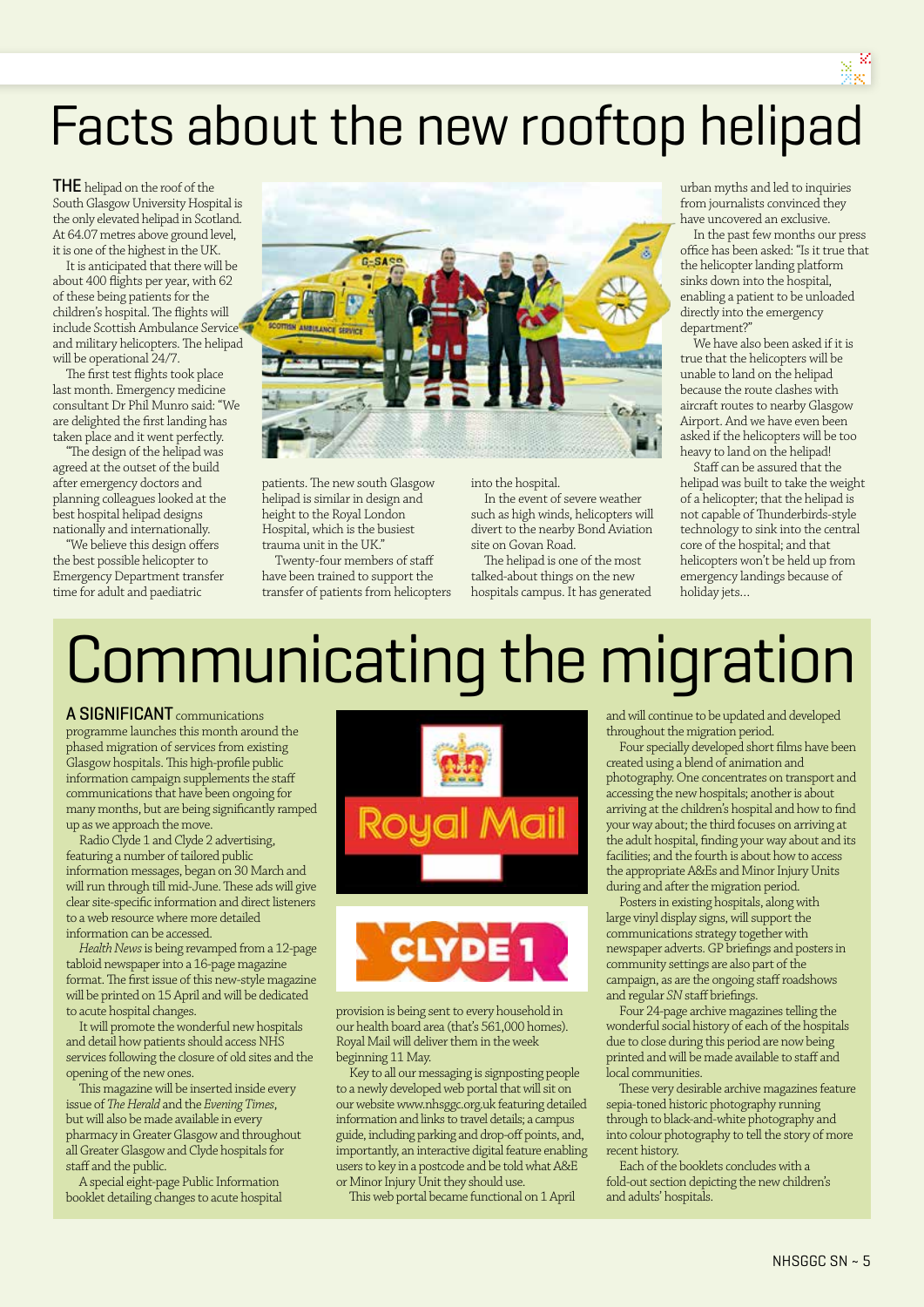

## Listening to patients Taking on board feedback can hugely improve our service

A FEW simple adjustments or a small investment in equipment to introduce changes can make all the difference to patients during their stay in our hospitals.

Louise Watson, occupational therapy professional lead (acute), is one example of a member of staff who listened to and worked with a patient to introduce equipment to meet the particular needs of a genetic condition.

Patient Patricia Ryan has achondroplasia, which results in short stature because of restricted limb growth. Patricia was being treated in bed, because of a lack of appropriate seating, having no access to appropriate height toileting facilities and unable to independently use the shower area.

Via her independent advocacy worker, Patricia expressed concerns about the lack of appropriate equipment for herself or anyone else of a smaller height.

Louise said: "I met Patricia and we worked together to identify appropriate equipment to improve care for her and other patients to give independence and dignity during hospital admission."

Equipment has now been purchased for both the north, south/west and Clyde sectors, and is being stored in occupational therapy (OT) departments. It is available for any staff to use for a patient during admission by contacting the OT department or any OT staff on wards.

Louise added: "Patricia and I met to review the equipment and she is delighted with this outcome."

Rosslyn Crocket, board nurse director, said:

"This is an excellent example of listening to patient feedback and working with patients to improve their experience during their hospital stay.

"I would encourage all staff to follow Louise's example of listening to feedback from patients and responding to their needs."

Don't forget that our web-based Patient Feedback system is a great way to recommend changes to the way we do things or showcase good practice. It is there for patients and the general public, but clearly, the views of staff who use our services is greatly valuable too. Patient Feedback is available at: www.nhsggc.org.uk



#### **It's the end of an era for Eamon**

Consultant paediatric cardiac physiologist Eamon Murtagh has retired from the Royal Hospital for Sick Children (RHSC) after 42 years.

Eamon will always have strong emotional ties to the hospital, not least because that's where he met his wife Josephine, a neonatal nurse.

During his career, Eamon saw the development of many complex and highly skilled techniques. including cardiac ultrasound (Echo), one of the most important investigations for diagnosing

congenital heart disease in children. Eamon played key roles in the

introduction and setting up of the children's electrophysiology catheter lab service and establishing and developing the physiologist-led intervential trans-oesophageal and epicardial ultrasound techniques.

He said: "When I first started, far more invasive procedures were carried out to diagnose what was wrong with a child's heart.

"Now there are a number of tests physiologists can perform, such as

ultrasound scans of the heart, leading to non-invasive diagnosis.

"Thanks to medical advances, children with the most complex congenital heart diseases can live very normal lives with their families."

Eamon added: "I've worked with some amazing colleagues over the years who have supported and encouraged me, and I have had an amazing career at the RHSC." *Due to the scale of the organisation, we only have capacity to feature retirals in excess of 40 years.*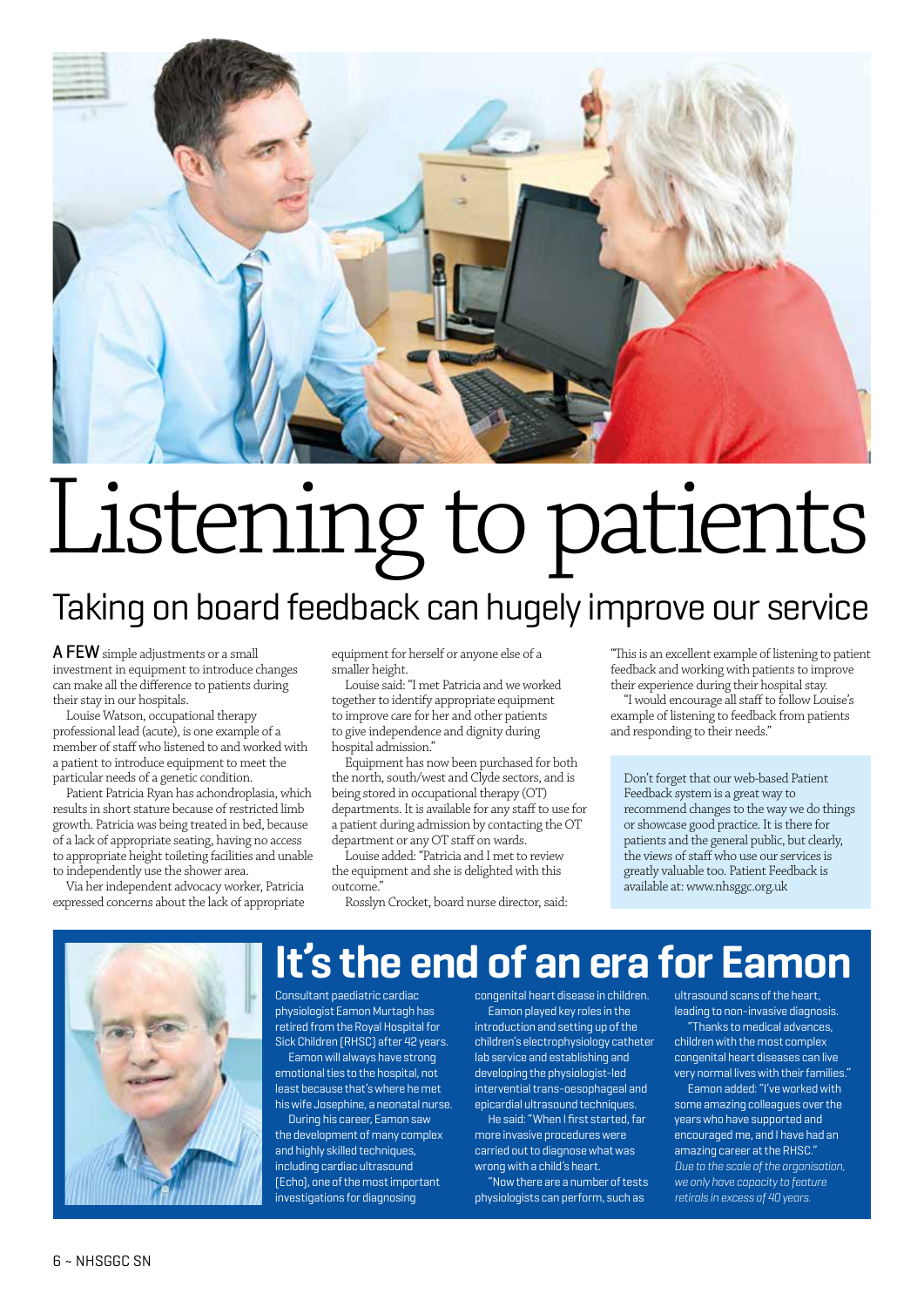## Are you a part of Scottish WW2 history?

#### Research into disabled workers

A NEW project, "War and Disability in Scotland, 1939-1950", run by the Scottish Oral History Centre (SOHC) which is based at the University of Strathclyde, is appealing for the personal stories of a little-known section of the WW2 workforce.

The centre is looking for workers who were disabled, or became disabled during the war, and were then recruited into jobs essential to plug the gap left by many workers who joined the armed forces.

While some research has been carried out into this particular group of workers, the personal stories of those directly involved are extremely scarce and this is why the project is very keen to hear from former workers, co-workers and family members.

The appeal also includes those who worked for disability organisations during this period.

**>>** Anyone who knows disabled workers who worked during the war or who helped the disabled during this period should contact David Walker, tel: 0141 444 8367, email: david.walker@strath.ac.uk





#### **Social media – spread your news**

DO you have good news to shout about to the rest of NHSGGC's staff and beyond?

If you have a project, service or campaign that you would like to share with a wide audience then

it couldn't be easier. @nhsggc is the main social media account for the health board, with just over 3000 followers keen to hear about what's happening across NHS Greater Glasgow and Clyde. If you would like to share your message across



the organisation and beyond, simply get in touch with the communications team by emailing press.office@ggc. scot.nhs.uk and detail the information you would like included, bearing in mind

that tweets shouldn't exceed 120 characters – you can always provide a link to more information.

If you're not one of our twitter followers, you can still see our tweets on the Live Twitter Feed on the homepage of our recently revamped website at: www.nhsggc.org.uk

**>>** For information about NHSGGC's corporate use of social media policy visit: StaffNet > Human Resources > Policies

**>>** Follow us: @NHSGGC on Twitter – it's an ideal way to keep up-to-date with news and developments on your own smart devices.

#### Go online to read all your staff communications on the go

THIS month sees the launch of the Staff Communications web portal, bringing all your staff communications at the touch of a button from your home computer, tablet or mobile phone.

Responding to feedback from staff, we have made it possible for you to catch up on all the latest staff information at your leisure.

The new-look NHSGGC

website has allowed us to expand the *Staff Newsle*tter web portal into a dedicated Staff Communications web portal, with additional mobile-friendly functionality allowing you to keep up to date with all the latest staff communications on the go.

Whether you want to read Core Brief, *Staff Newsletter* or enter the hottest staff competitions it's all now available while you're on the go.

Our new "spotlight" section will keep you up to date on hot issues such as pension changes, official openings and the latest health improvement campaigns.

There will also be direct links to our Media Centre, Recruitment, Celebrating Success, Staff Benefits and Staff Policies.

Ally McLaws, director of

communications, said: "I am delighted that with the development of the NHSGGC website, we are now able to bring our staff all the latest communications, both internally and now externally."

**>>** Your new Staff Communications portal is available this month at: www.nhsggc.org.uk/ staffcommunications